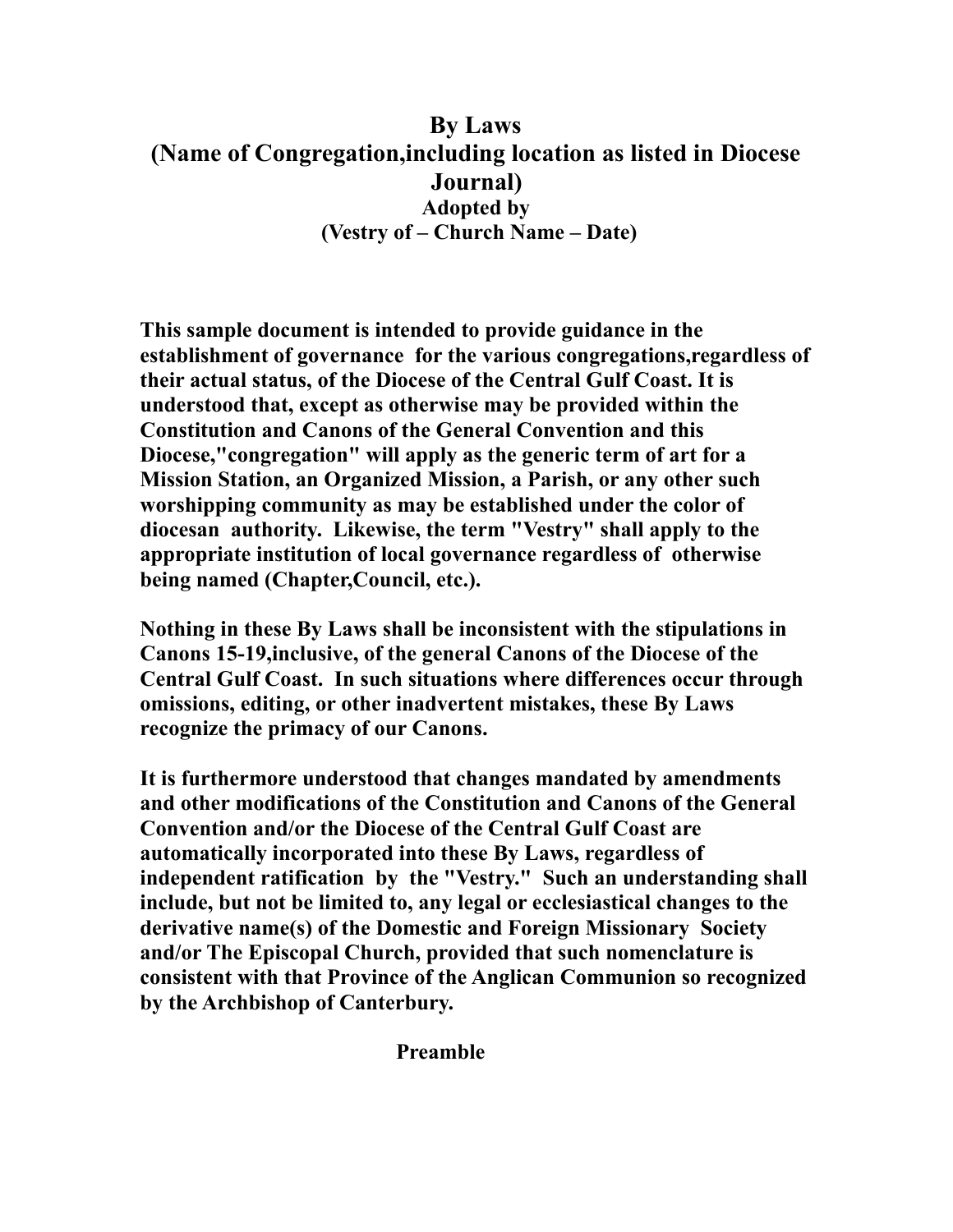This document acknowledges that ...(NAME AND LOCATION OF CONGREGATION) is a constitute the member of the Diocese of the Central Gulf Coast ("Diocese"), and the Protestant Episcopal Church in the United States of America ( The Episcopal Church). As such it accedes to the Constitution and Canons of The Episcopal Church, and to the Constitution and Canons of the Diocese.

# **ARTICLE I**

#### **Name, Intent and Definitions**

Sec. 1 Name: The name of this congregation shall be **(Your Church Name)**

Sec. 2 Intent: These By Laws are intended to supplement the Constitutions and Canons of the Episcopal Church and the Diocese, and to provide local governance as per the normal and necessary affairs and ministry of the laity and clergy of Name of Congregation

Sec. 3 Definitions: As they pertain to these By Laws the following definitions shall have the meanings ascribed:

**CANON(S)** includes the Constitution and Canons of the Episcopal Church and the Constitution and Canons of the Diocese.

**BISHOP** means the Bishop holding canonical and corporate authority as recognized by the House of Bishops of The Episcopal Church (or otherwise canonical authority in the Diocese).

**VICAR/Rector/Dean (as appropriate)** means the Priest duly elected by the Vestry and therefore approved/and/or accepted/appointed by the Bishop to serve **(Church name here)** . Within the context of this template such terms as senior priest, Priest in Charge, Vicar, Rector, and Dean shall be considered equivalent designations. The designation "VRD" is used as an inclusive term through out these sample By Laws and the relevant title should be included according to the local circumstance. In no instances ,however, shall By Laws vest canonical authority to a clergy person serving the congregation in a retired status as per the Church Pension Fund or not canonically resident in the Diocese of the Central Gulf Coast or who is otherwise ineligible to vote in Diocesan Convention.In such cases, except as otherwise provided by Canons, the Sr. Warden is the representative of Bishop for oversight of the congregation.

**VESTRY** means the duly elected and recognized Lay council of advice and consent providing local governance for a given congregation .While the VRD, as per below, normally serves as presiding officer thereof, the priest, by whatever designation, is not a member of the Vestry.

 **ADULT COMMUNICANT IN GOOD STANDING: (Church name here)**  shall use the extant definition in the Canons of the Episcopal Church and the Diocese, currently designated as a confirmed Christian member16 years or older of this Church who for the previous year has been faithful in corporate worship, unless for good cause prevented, and has been faithful in working, praying, and giving for the spread of the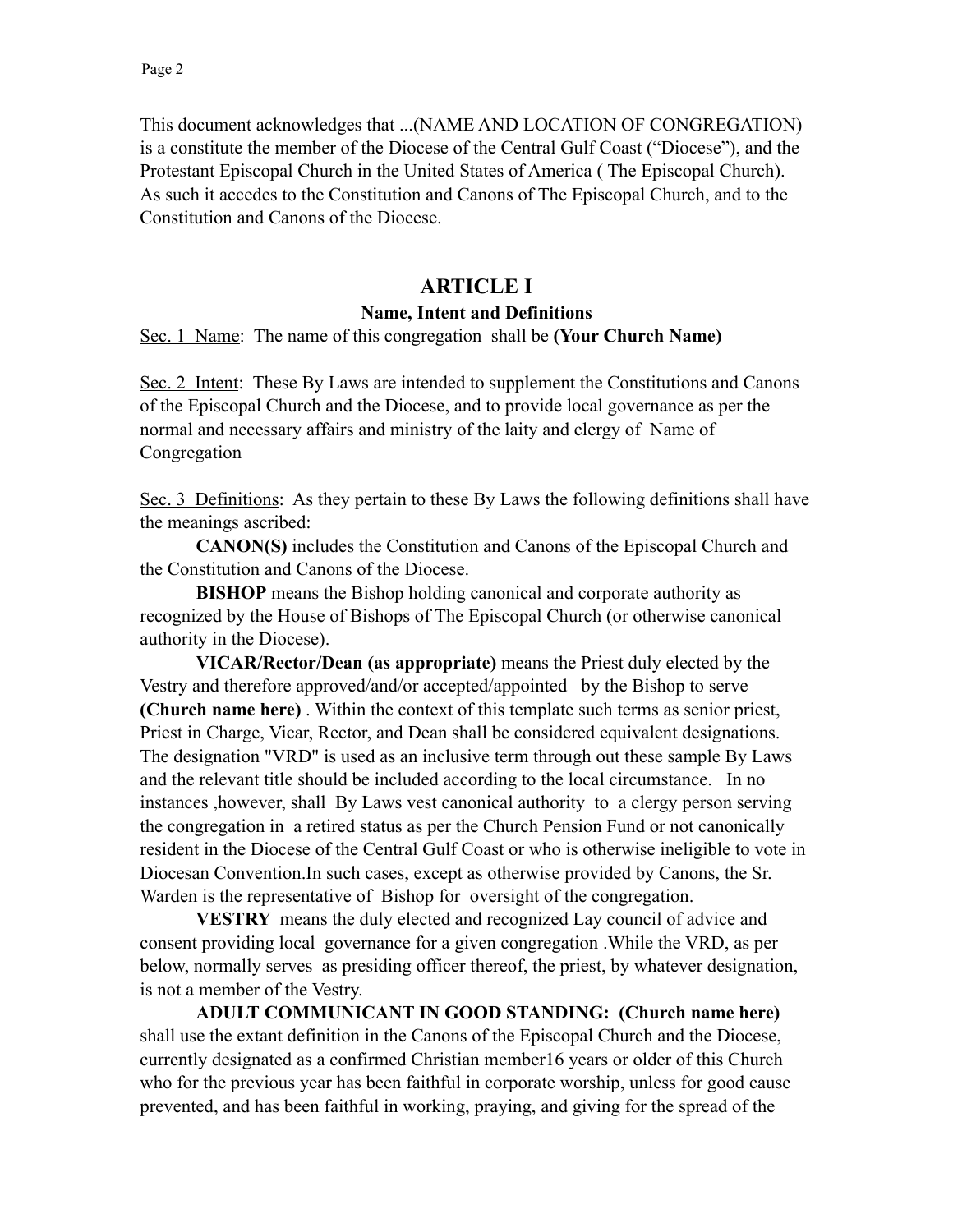Kingdom of God. Such person shall be considered an adult communicant in good standing. (see Episcopal Church Canon 1 17.2 and 3, 2015).For the purposes of these By Laws,the definition so stated shall be considered synonymous with the term " qualified member" as used throughout, except in such circumstances as the Canons may otherwise stipulate the minimum age of 18 be necessary for reasons of secular law.

# **ARTICLE II The Vestry**

Sec. 1 Governance: The affairs of **(church name here)** shall be exercised by a Vestry in accordance with the Canons of the Diocese. It shall be the duty of the Vestry, subject to the rights and privileges of the VRD (by whatever designation might be appropriate to the canonical status of the congregation), to take charge of the temporal concerns of **(church name here).** The Vestry shall elect/nominate a choice for VRD and such name shall be presented to the Bishop for approval/ appointment. Upon selection by the specified VRD and with advice of the Vestry,assisting clergy (by whatever title) may be called. Assisting clergy and all other staff and employees shall serve under the authority,direction,and at the pleasure of the VRD in so far as such service is not mitigated by other relevant secular or ecclesiastical agreements.

Other duties of the Vestry shall be to keep order in the church during Divine Service and work with the clergy for the furtherance of **(church name here)** program. The Vestry shall be responsible for seeing that reports and registers required by Canons are kept in order. The verification,accuracy and completion of all reports to be sent into the Diocese shall be the responsibility of the Vestry and VRD working together as so indicated by the required signature attestations upon said documents

Sec. 2 Composition of the Vestry: The Vestry shall consist of such qualified lay persons and in such number as may be agreed upon, said number being ( NOTE: Depending upon the status of the congregation being a Mission Station,Organized Mission, or Parish, the number of Vestry is stipulated by diocesan Canon(s) XV:2, XVI:1(c),and XIX: 1. Refer to the appropriate Canon and insert the numbers) XXX.The VRD shall be the presiding officer except in such circumstances as said leadership may be delegated, in order, to the Sr. Warden, the Jr. Warden, or other qualified member of the Vestry. The Wardens must be chosen from those who are Vestry members. The Sr. Warden and Jr. Warden, shall be elected by majority vote of the Vestry at its' next meeting after the Annual Meeting. A Treasurer and Clerk serve at the pleasure and for such terms as designated by the Priest in Charge, with the consent of the Vestry, and must otherwise conform to the qualifications herein stated for election to the Vestry but may not be required to be Vestry members and their respective attendance shall not be counted in determining a quorum. Nothing in these By Laws shall preclude or prevent the retention of either volunteer or professional financial management to assist the Treasurer in the management of congregational accounting.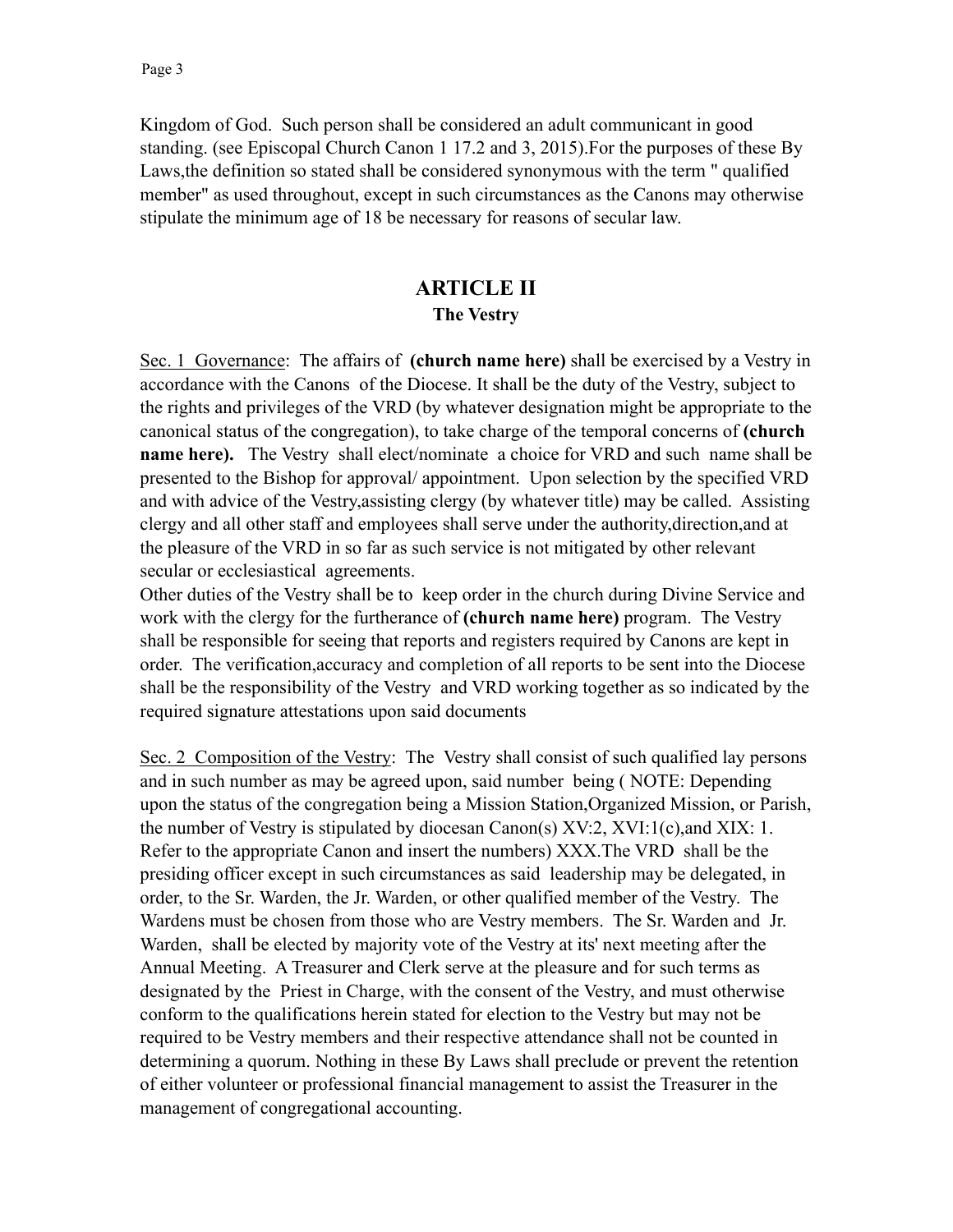In the event there may occur a vacancy in the office of either Sr. Warden or Jr. Warden prior to the completion of a regularly elected term, the VRD (or, if the Cure be vacant, the Bishop) shall appoint a successor until such time as the next regularly scheduled Vestry meeting. Unless the Vestry elects otherwise, said appointment shall stand for the remainder of the term. These By Laws do not presume the Jr. Warden automatically becomes Sr. Warden in the case of a vacancy in the latter office.

Sec. 3 Vestry Nominations: The Vestry shall appoint a Nominating Committee, with the consent of the VRD for the purpose of nominating persons to stand for the election to Vestry. This committee may be presided over by the VRD and shall present to the members of **(church name here)** a list of nominations of those who have agreed to stand for election. Any qualified person conforming to the provisions contained throughout these By Laws and as specified by Canons may self nominate or be so nominated by any other qualified member, provided that the nominator has received the nominee's consent. Nominations must be provided to the VRD and the currently serving Sr. Warden not less than two successive Sunday's before the date set the Annual Meeting. Nominations from the floor may be added during the Annual Meeting, provided that a majority of those present at the Annual Meeting approve through a secret ballot, show of hands, or voice vote to allow floor nominees and the nominator has received the nominee's consent (in writing if the nominee is not present).

Sec 4. Limitations of Terms: An adult confirmed Communicant in Good Standing of **(church name here)** is elected to the Vestry for a three-year term. The terms are staggered by a third of the total number of Vestry seats and **(church name here)** shall hold elections for the vacant seats at the Annual Meeting. Vestry members, upon serving a full three-year term, cannot seek immediate reelection to the Vestry for a period of not less than one year, said year to be defined as the time between Annual Parish Meetings, except in such circumstances as there be, as determined by the VRD, and with the consent of the Bishop,insufficient qualified members to serve otherwise.

Sec. 5 Vacancies: Should a premature vacancy occur in the Vestry, the Vestry may, by majority vote, elect a qualified person to serve until the next Annual Meeting. At the next Annual Meeting, an election will be held to fill the vacancy for the remainder of the term. Those elected for a partial term to fill a prematurely vacated Vestry member seat may, after serving the partial term, seek reelection for a full three-year term unless such election may conflict with Sec. 4, above.

Sec. 6 Presiding Office: The VRD, except as herein specified, shall preside over and conduct the Vestry meetings which shall be held a minimum of once a quarter. In the vacancy of the Cure or the known absence of the VRD and as stated previously in this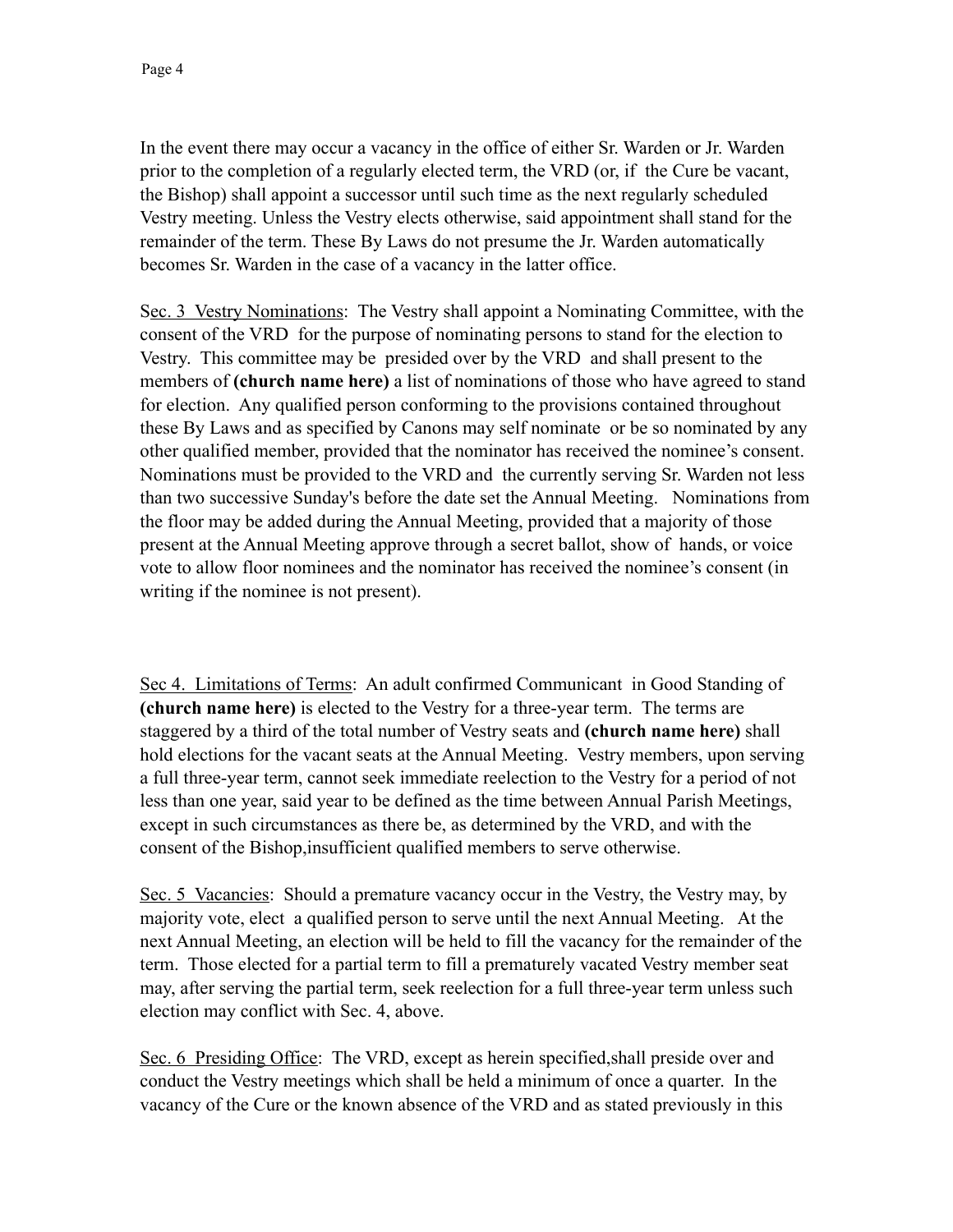document, the Senior Warden, or if the Senior Warden be not present then the Junior Warden, shall conduct the Vestry meeting. (cf. Article II,sec 2, above ) At the discretion of the VRD the privilege of presiding may be delegated to the appropriate Warden according to the succession described previously. There can be no meeting of the Vestry to conduct any official business in the absence of the VRD unless said priest gives prior consent. Likewise, in the case of a vacant Cure, there can be no such meeting without the presence of the Sr. Warden unless such Vestry person gives prior consent.

Sec. 7. Quorum: A quorum shall consist of a majority of the total elected Vestry members present at a meeting. At the discretion of the Vestry, and with the consent of the VRD,the Vestry may determine to allow, from time to time, electronic or telephonic presence in the establishment of a quorum. Such electronic/telephonic allowances shall not apply,however, in circumstances requiring approval of financial obligations, the calling of a VRD, or other such limitations as may be previously agreed upon by Vestry resolution.

Sec. 8. The VRD may cast a vote when such a vote is necessary to alter the outcome. There may be an exception, however, if the vote in question is for the election of the Sr. Warden or the Jr. Warden.In such circumstances,the election(s) shall be attempted at the next regularly scheduled meeting.If there continues to be no majority for those offices,the VRD may either cast the deciding vote or otherwise bring the matter before the congregation.

Sec. 9. If a Vestry member is absent for three (3) consecutive normally scheduled meetings, the Vestry, at its discretion, may remove the member by a majority vote. Said person shall not be eligible for re election or appointment for a period of one year as defined elsewhere in these By Laws

Sec. 10 Vacancy of the Cure. The Vestry will inform the Bishop immediately upon the knowledge that the current VRD is no longer willing to serve **(church name here)** in such official capacity. The Vestry shall use the Canons of the Diocese and the Episcopal Church as the governing rules to guide them in securing a call.

# **ARTICLE III VRD**

Sec.1 Spiritual and Pastoral: The VRD shall have full authority and responsibility for the conduct of the worship and the spiritual jurisdiction of **(church name here)**, subject to the Rubrics of the Book of Common Prayer, the Constitution and Canons of The Episcopal Church and this Diocese, and the pastoral direction of the Bishop.

Sec. 2 Use of Buildings: For the purposes of the office and for the full and free discharge of all functions and duties pertaining thereto, the VRD shall at all times be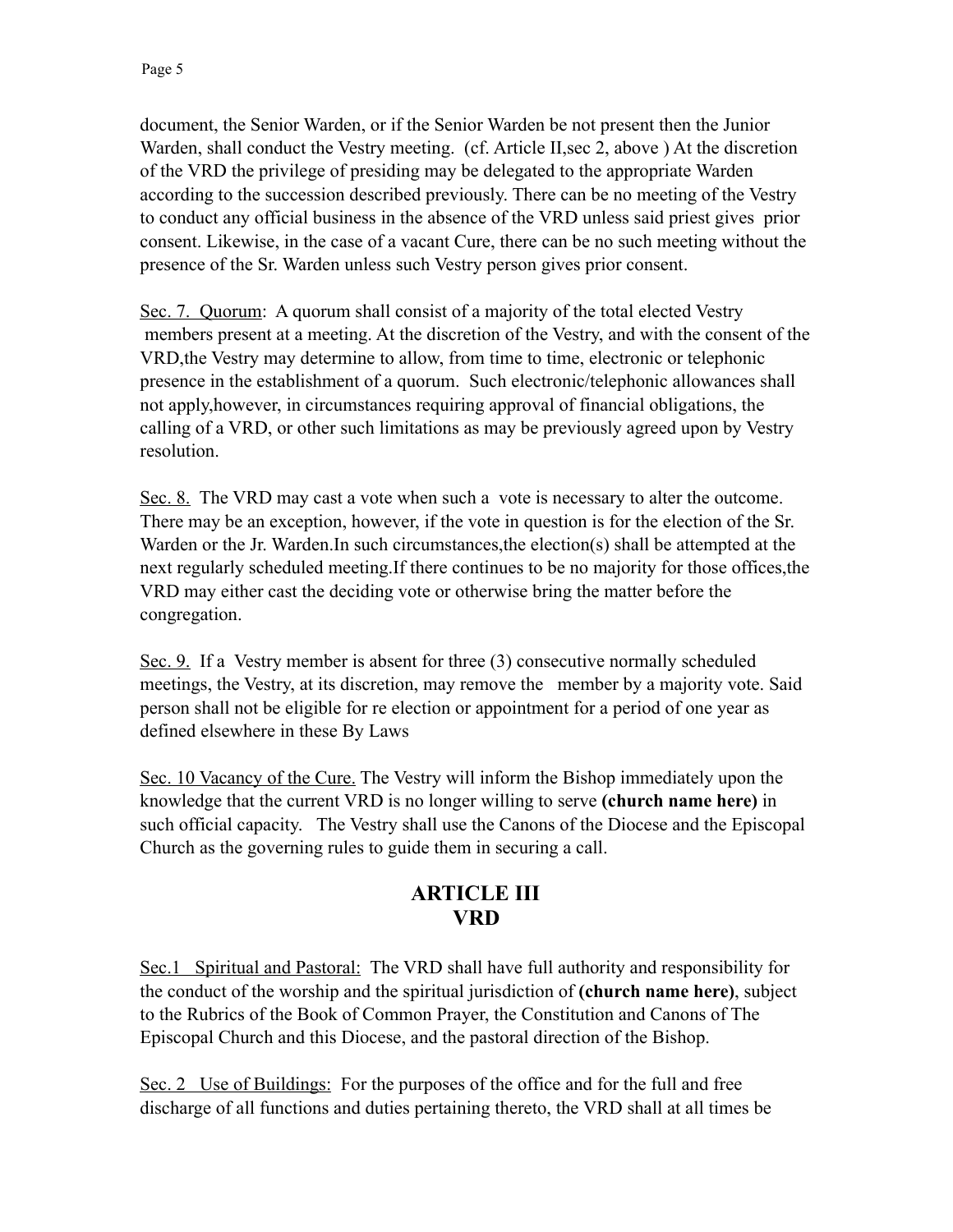entitled to the use and control of the buildings of **(church name here)** together with all appurtenances and furniture, and to access to all records and registers maintained by or on behalf of the congregation.

Sec. 2 Employees and Staff: The staff and employees shall serve under the direction and control and pleasure of the VRD. Nothing in this section, however, shall prevent the VRD from delegating to the Vestry or a member/ committee thereof all or part of the authority to employ, direct, control, evaluate, discharge, or otherwise control the staff or employees.

## **ARTICLE IV Annual Meeting and Special Meeting**

Sec. 1 Annual Meeting:

 A meeting of **(church name here)** shall be held annually for the purposes of electing Vestry members, electing delegates and alternates to the Diocesan Convention, receiving the reports covering parochial statistics and finances,receiving reports from such other congregational activities as may be appropriate, and conducting such other business as may come before the meeting. In all respects, said Annual Meeting shall conform to the requirements and stipulations of Canon XVIII, inclusive, of this Diocese.

#### **ARTICLE V**

#### **Executive Committee**

 At the discretion of the VRD and by majority consent of the Vestry, there may be formed an Executive Committee to provide advice and assistance to the members of the clergy in the operation of the congregation between times of the regularly scheduled meeting. Such a Committee will normally be composed of the VRD,Sr. Warden, Jr. Warden, and Treasurer. The VRD shall chair the Committee or may delegate the presidency with the understanding that such delegation can be rescinded at will.If the VRD is absent, the Sr. Warden shall preside. However, no meeting of the Committee may take place without prior notice to and the consent of the VRD. The Executive Committee may establish the Vestry agenda and cause such to be distributed to the Vestry prior to regularly scheduled meetings. The Executive Committee may establish financial procedures consistent with the "Manual of Business Methods in Church Affairs;" review financial records and reports, develop and maintain an annual budget under the guidance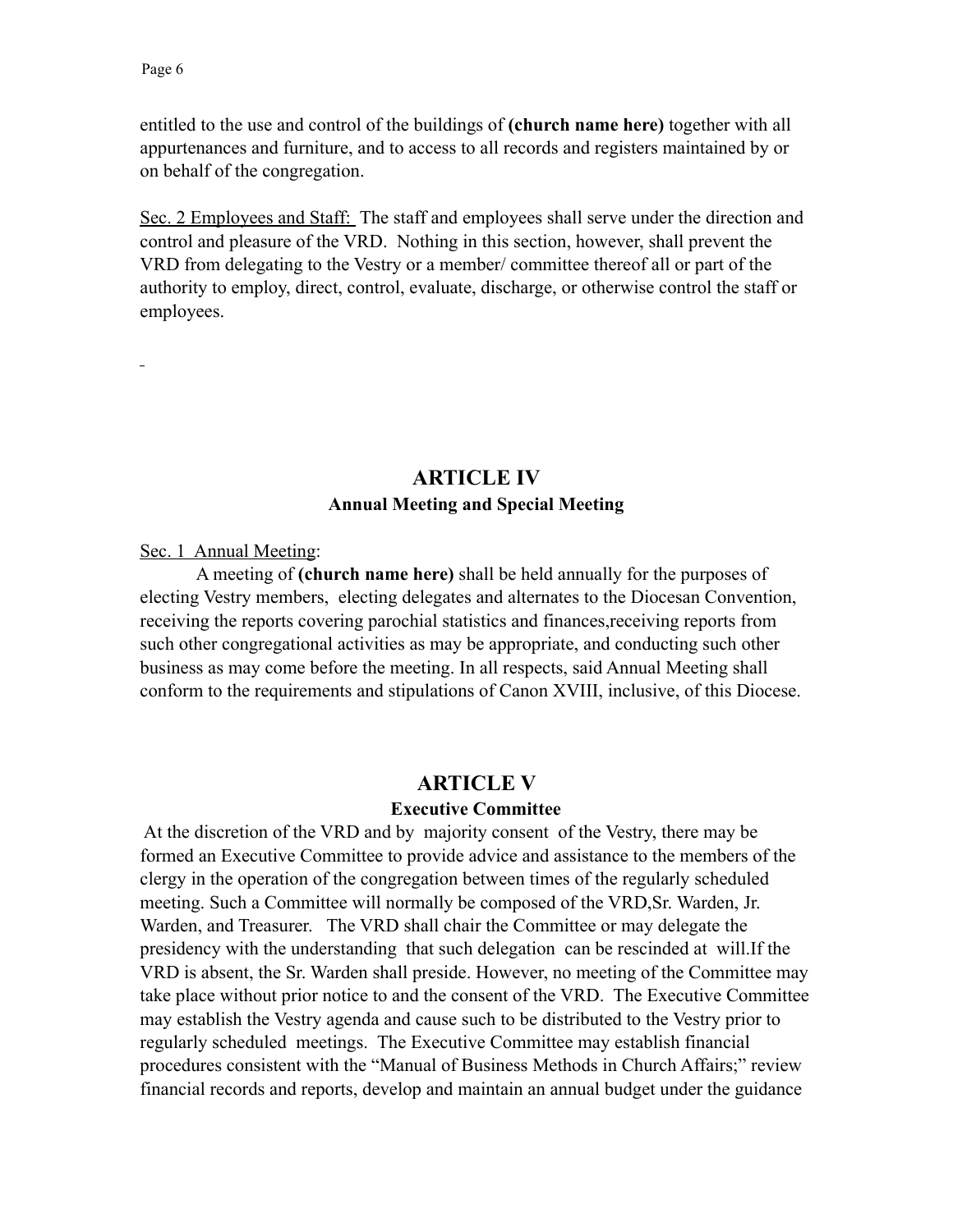of the Treasurer and the chair of the Executive Committee. The Executive Committee shall assist the Treasurer as needed in providing financial reports to the Vestry. The Executive Committee may also make emergency expenditures up to certain monetary limit set by the Vestry. The Vestry may adjust the monetary limit by a majority vote. In such places where the Cure be vacant,the Sr.Warden,or some other Vestry member elected by majority vote by the Vestry,may preside in the same manner as otherwise stated above.

## **ARTICLE VI**

#### **Amendments**

These By Laws may be amended, changed, added to, repealed or replaced with the consent of the VRD and at least a 2/3 vote of the Vestry, followed by approval of a majority of those present at a special or Annual Meeting of **(church name here)** . The Diocese strongly urges every congregation to establish a periodic review of these By Laws not less than every three years and upon the resignation/call of a VRD. A current copy of these By Laws shall be provided to the Diocese and any changes thereto shall be provided not later that the date required for the annual Parochial Report.

A copy of these By Laws, and any subsequent changes of whatever nature, shall be entered by majority adoption into the minutes of the applicable Vestry meeting and shall be so posted in a prominent and public space of the congregation for a period of not less than three months from such adoption.

A copy of these By Laws shall be made available to any qualified member of (name of congregation) provided that the expense for such copies becomes the responsibility of the requesting party. A copy of these By Laws may likewise be provided to any persons upon the approval of the VRD.

Approved on the \_\_\_\_\_\_\_\_\_\_\_\_\_\_\_ day of \_\_\_\_\_\_\_\_\_\_\_, 20XX by the Vestry of the **(Church name here)**

Priest in Charge (by whatever title appropriate to the status of the congregation)

 $\mathcal{L}_\text{max}$ 

Sr. Warden